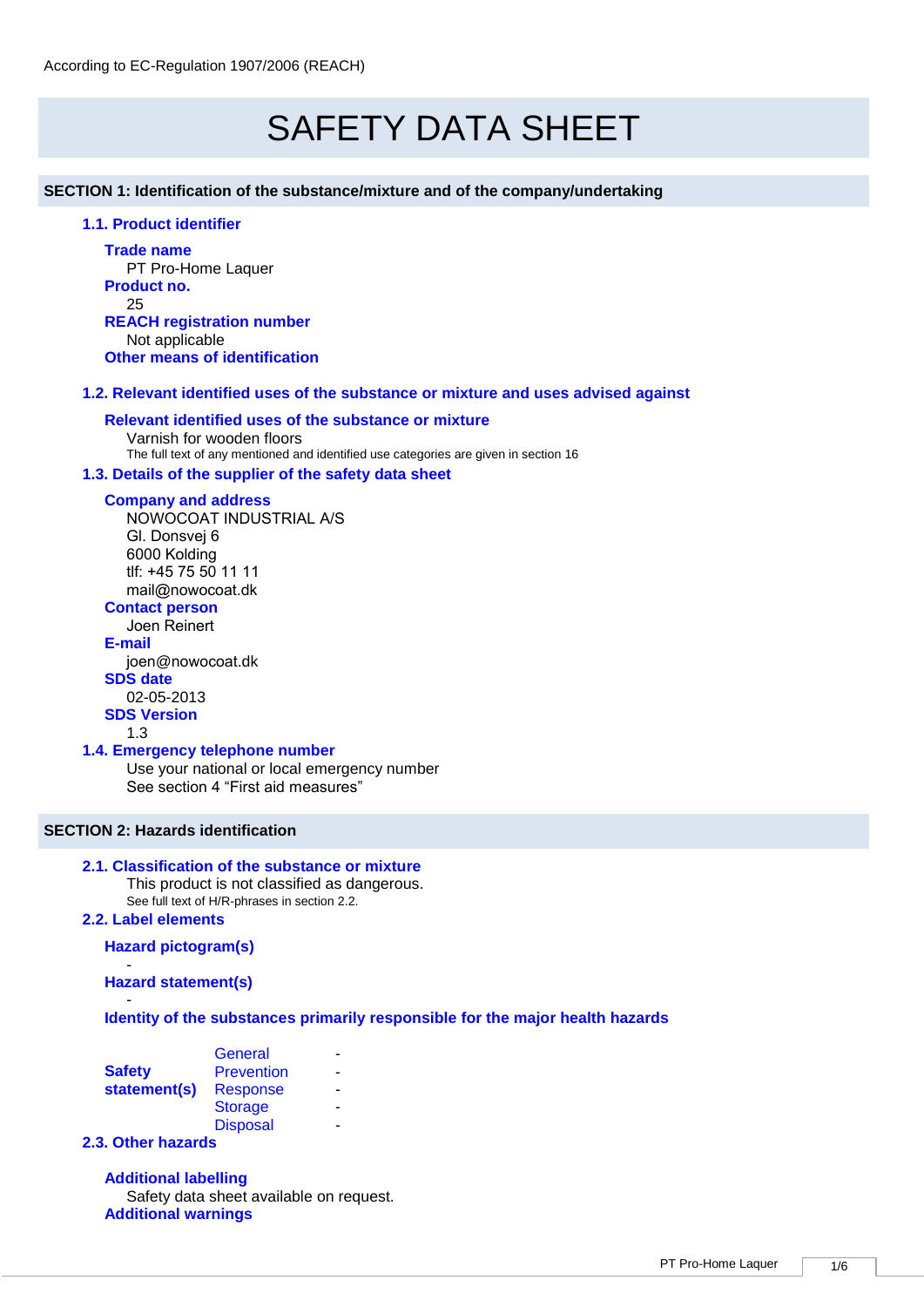- **VOC** VOC-MAX: 50 g/l, MAXIMUM VOC CONTENT (Phase II, e (WB)): 130 g/l.

#### **SECTION 3: Composition/information on ingredients**

# **3.1/3.2. Substances**

| NAME:<br>IDENTIFICATION NOS.:<br>CONTENT:<br><b>DSD CLASSIFICATION:</b><br><b>CLP CLASSIFICATION:</b> | water<br>CAS-no: 7732-18-5 EC-no: -<br>$15 - 25%$               |
|-------------------------------------------------------------------------------------------------------|-----------------------------------------------------------------|
| NAMF:<br><b>IDENTIFICATION NOS.:</b><br>CONTENT:<br><b>DSD CLASSIFICATION:</b><br>CLP CLASSIFICATION: | silicon dioxide<br>CAS-no: 7631-86-9 EC-no: 231-545-4<br>$1-5%$ |

(\*) See full text of H/R-phrases in chapter 16. Occupational limits are listed in section 8, if these are available.

## **Other informations**

## **SECTION 4: First aid measures**

#### **4.1. Description of first aid measures**

#### **General information**

In the case of accident: Contact a doctor or casualty department – take the label or this safety data sheet. Contact a doctor, if in doubt about the injured person's condition or if the symptoms continue. Never give an unconscious person water or similar.

# **Inhalation**

Get the injured person into fresh air. Make sure there is always someone with the injured person. Prevent shock by keeping the injured person warm and calm. If the person stops breathing, give mouth-to-mouth resuscitation. If unconscious, roll the injured person onto side with the top leg bent at both knee and hip. Call an ambulance.

#### **Skin contact**

Remove contaminated clothing and shoes at once. Skin that has come in contact with the material must be washed thoroughly with water and soap. Skin cleanser can be used. DO NOT use solvents or thinners.

#### **Eye contact**

Remove contact lenses. Flush eyes immediately with plenty of water (20-30°C) for at least 15 minutes and continue until irritation stops. Make sure you flush under the upper and lower eyelids. If irritation continues, contact a doctor.

#### **Ingestion**

Give the person plenty to drink and stay with the person. If the person feels unwell, contact a doctor immediately and take this safety data sheet or the label from the product with you. Do not induce vomiting unless recommended by the doctor. Hold head facing down so that no vomit runs back into the mouth and throat.

#### **Burns**

Rinse with water until the pain stops and continue for 30 minutes.

#### **4.2. Most important symptoms and effects, both acute and delayed**

#### No special

**4.3. Indication of any immediate medical attention and special treatment needed**  No special

#### **Information to medics**

Bring this safety data sheet.

# **SECTION 5: Firefighting measures**

## **5.1. Extinguishing media**

- Recommended: alcohol-resistant foam, carbonic acid, powder, water mist. Water jets should not be used, since they can spread the fire.
- **5.2. Special hazards arising from the substance or mixture**  No special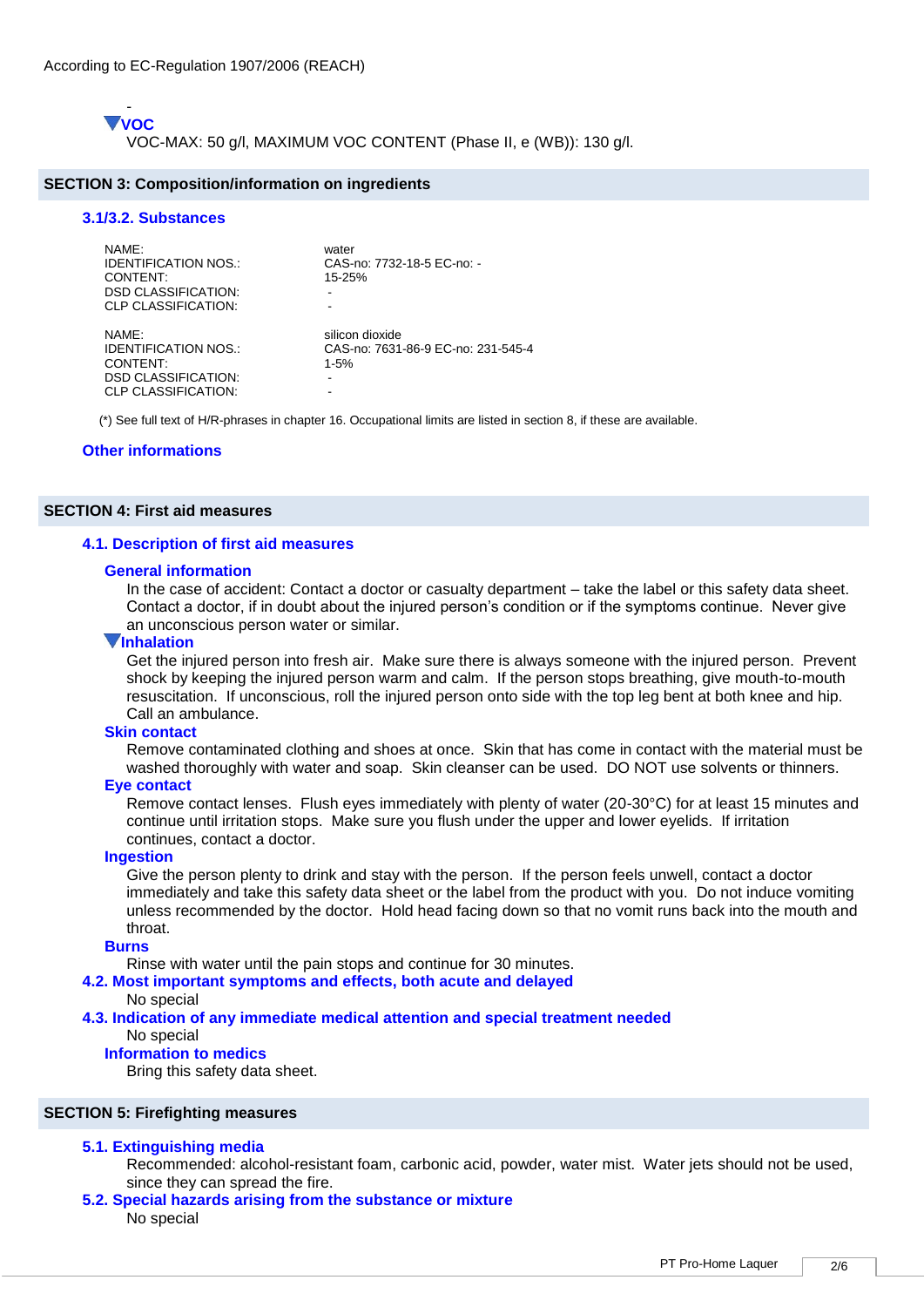# **5.3. Advice for firefighters**

Wear self-contained breathing apparatus and protective clothing to prevent contact.

## **SECTION 6: Accidental release measures**

- **6.1. Personal precautions, protective equipment and emergency procedures** 
	- No specific requirements.
- **6.2. Environmental precautions** 
	- No specific requirements.

# **6.3. Methods and material for containment and cleaning up**

Use sand, sawdust, earth, vermiculite, diatomaceous earth to contain and collect non-combustible absorbent materials and place in container for disposal, according to local regulations. Cleaning should be done as far as possible using normal cleaning agents. Solvents should be avoided.

#### **6.4. Reference to other sections**

See section on "Disposal considerations " with regard to the handling of waste. See section on 'Exposure controls/personal protection' for protective measures.

# **SECTION 7: Handling and storage**

# **7.1. Precautions for safe handling**

See section on 'Exposure controls/personal protection' for information on personal protection.

# **7.2. Conditions for safe storage, including any incompatibilities**

Always store in containers of the same material as the original.

# **Storage temperature**

NA

# **7.3. Specific end use(s)**

This product should only be used for applications described in Section 1.2

# **SECTION 8: Exposure controls/personal protection**

# **8.1. Control parameters**

# **OEL**

No data available

**DNEL / PNEC**

No data available.

# **8.2. Exposure controls**

No control is necessary if the product is used in a normal way.

# **General recommendations**

Smoking, consumption of food or liquid, and storage of tobacco, food or liquid, are not allowed in the workroom.

# **Exposure scenarios**

If there is an appendix to this safety data sheet, the indicated exposure scenarios must be complied. **Exposure limits**

There are no maximum exposure limits for the substances contained in this product.

# **Appropriate technical measures**

Take ordinary precautions when using the product. Avoid inhalation of gas or dust.

# **Hygiene measures**

Whenever you take a break in using this product and when you have finished using it, all exposed areas of the body must be washed. Always wash hands, forearms and face.

# **Measures to avoid environmental exposure**

No specific requirements.

**Individual protection measures, such as personal protective equipment**



**Generally** Only CE-marked personal protection equipment should be used. **Respiratory Equipment**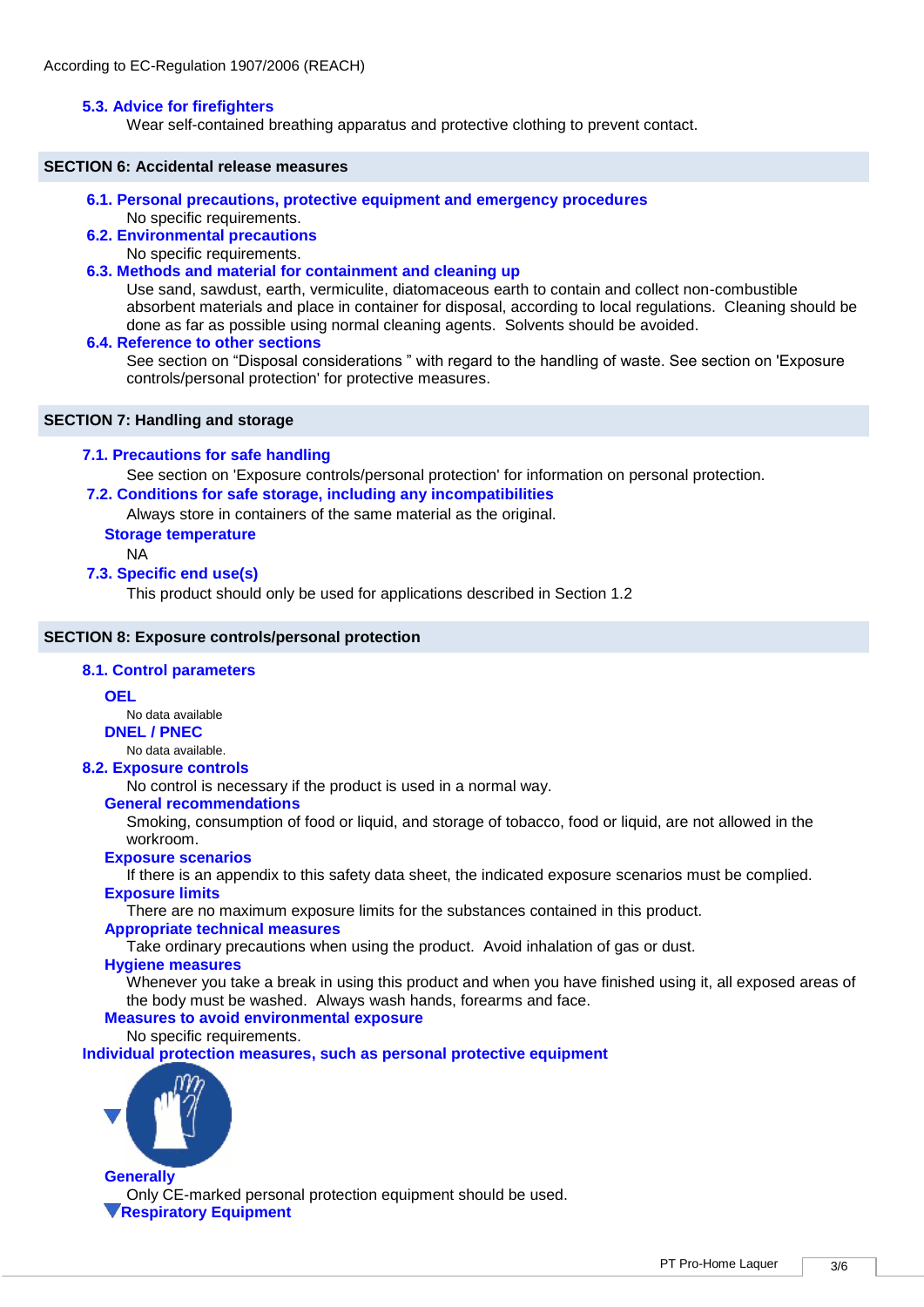Recommended: NA, -, - **Skin protection** No specific requirements. **Hand protection** Recommended: Nitrile rubber. . Breakthrough time: See the manufacturer's instructions **Eye protection** No specific requirements.

## **SECTION 9: Physical and chemical properties**

|                                    |                                              | V9.1. Information on basic physical and chemical properties |                         |                  |                 |
|------------------------------------|----------------------------------------------|-------------------------------------------------------------|-------------------------|------------------|-----------------|
| <b>Form</b>                        | Colour                                       | Odour                                                       | pH                      | <b>Viscosity</b> | Density (g/cm3) |
| Liquid                             | Muddy                                        | Mild                                                        |                         |                  | 1,05            |
| <b>Phase changes</b>               |                                              |                                                             |                         |                  |                 |
| Melting point (°C)                 |                                              | Boiling point (°C)                                          | Vapour pressure (mm Hg) |                  |                 |
|                                    |                                              |                                                             |                         |                  |                 |
| Data on fire and explosion hazards |                                              |                                                             |                         |                  |                 |
| Flashpoint (°C)                    | Ignition $(^{\circ}C)$<br>Self ignition (°C) |                                                             |                         |                  |                 |
|                                    |                                              |                                                             |                         |                  |                 |
| Explosion limits (Vol %)           |                                              | <b>Oxidizing properties</b>                                 |                         |                  |                 |
|                                    |                                              | -                                                           |                         |                  |                 |
| <b>Solubility</b>                  |                                              |                                                             |                         |                  |                 |
| Solubility in water                |                                              | n-octanol/water coefficient                                 |                         |                  |                 |
| Soluble                            |                                              |                                                             |                         |                  |                 |
| 9.2. Other information             |                                              |                                                             |                         |                  |                 |
| Solubility in fat                  |                                              | Additional information                                      |                         |                  |                 |
|                                    |                                              | N/A                                                         |                         |                  |                 |

#### **SECTION 10: Stability and reactivity**

#### **10.1. Reactivity**

No data available

**10.2. Chemical stability** 

The product is stable under the conditions, noted in the section on "Handling and storage".

# **10.3. Possibility of hazardous reactions**

No special

# **10.4. Conditions to avoid**

Do not expose to heat (e.g. sunlight), because it can lead to excess pressure.

# **10.5. Incompatible materials**

Strong acids, strong bases, strong oxidising agents, and strong catabolic agents.

## **10.6. Hazardous decomposition products**

The product is not degraded when used as specified in section 1.

#### **SECTION 11: Toxicological information**

# **11.1. Information on toxicological effects Acute toxicity** Substance Species Test Route of exposure Result<br>
silicon dioxide Rat LD50 Rat LD50 hhalation<br>
S10000 silicon dioxide **Rat** Rat LD50 Inhalation >10000 mg/kg **Long term effects** No special **SECTION 12: Ecological information 12.1. Toxicity**

| <b>IL.I. IVAIVILY</b>               |                         |                  |                      |               |
|-------------------------------------|-------------------------|------------------|----------------------|---------------|
| Substance                           | <b>Species</b>          | Test             | <b>Test duration</b> | Result        |
| silicon dioxide                     | Fish                    | <b>LC50</b>      | 96 h                 | >10000 mg/l   |
| silicon dioxide                     | Daphnia                 | EC <sub>50</sub> | 24 h                 | >10000 mg/l   |
| 12.2. Persistence and degradability |                         |                  |                      |               |
| <b>Substance</b>                    | <b>Biodegradability</b> |                  | Test                 | <b>Result</b> |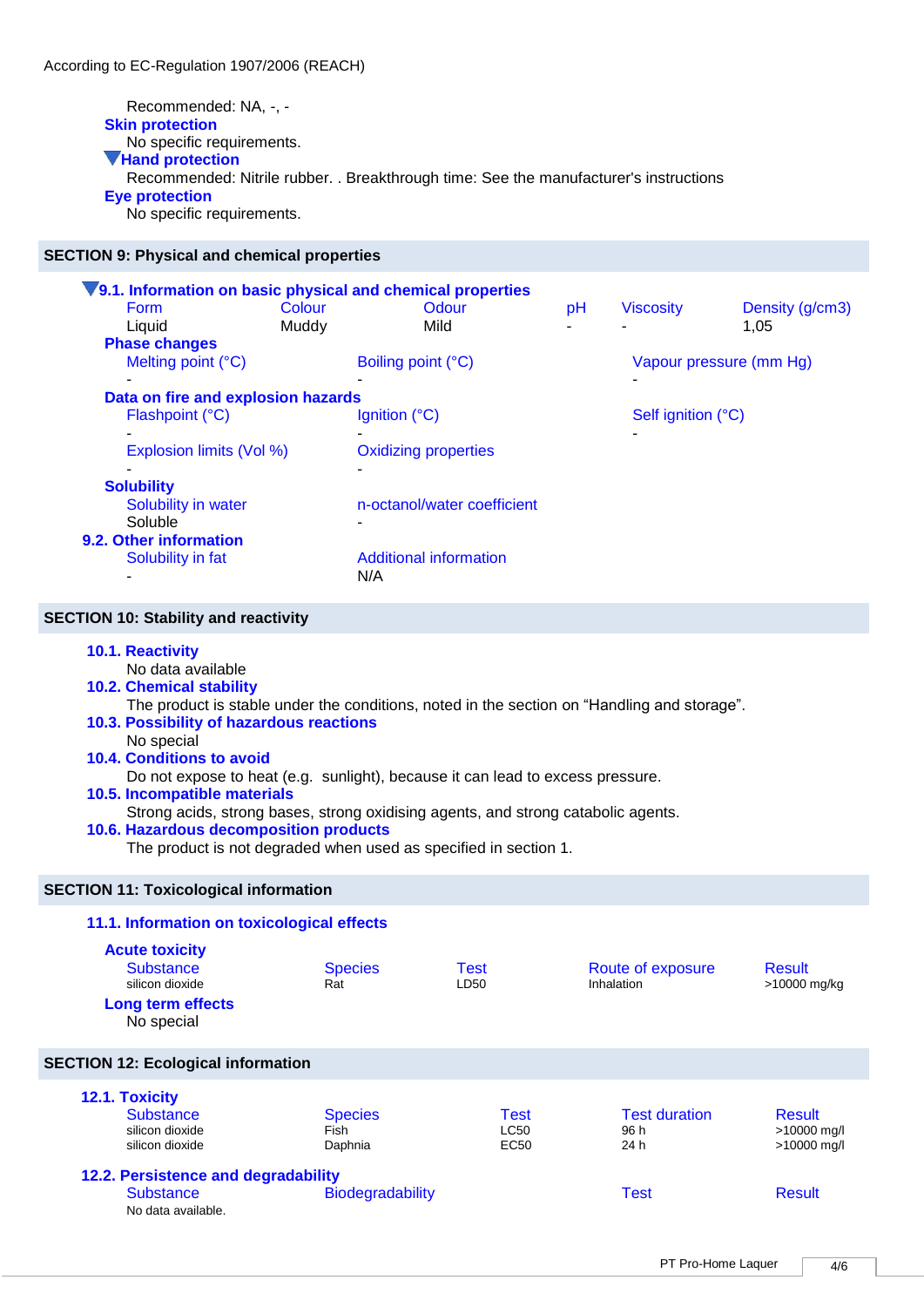|               | According to EC-Regulation 1907/2006 (REACH)                                                                                                                     |                           |                                                                    |                                     |        |                        |        |                                    |
|---------------|------------------------------------------------------------------------------------------------------------------------------------------------------------------|---------------------------|--------------------------------------------------------------------|-------------------------------------|--------|------------------------|--------|------------------------------------|
|               | 12.3. Bioaccumulative potential<br><b>Substance</b><br>silicon dioxide                                                                                           |                           | <b>Potential bioaccumulation</b><br>No                             |                                     | LogPow | No data available      |        | <b>BFC</b><br>No data<br>available |
|               | 12.4. Mobility in soil<br>No data available<br>12.5. Results of PBT and vPvB assessment<br>No data available<br>12.6. Other adverse effects<br>No special        |                           |                                                                    |                                     |        |                        |        |                                    |
|               | <b>SECTION 13: Disposal considerations</b>                                                                                                                       |                           |                                                                    |                                     |        |                        |        |                                    |
|               | <b>13.1. Waste treatment methods</b><br><b>Waste</b><br><b>EWC</b> code<br><b>Specific labelling</b><br><b>Contaminated packing</b><br>No specific requirements. |                           | This product is not covered by the regulations on dangerous waste. |                                     |        |                        |        |                                    |
|               | <b>SECTION 14: Transport information</b>                                                                                                                         |                           |                                                                    |                                     |        |                        |        |                                    |
| $14.1 - 14.4$ |                                                                                                                                                                  |                           | Not listed as dangerous goods under ADR and IMDG regulations.      |                                     |        |                        |        |                                    |
|               | <b>ADR/RID</b>                                                                                                                                                   | <b>14.1. UN</b><br>number | 14.2. UN proper shipping name                                      | 14.3. Transport<br>hazard class(es) |        | 14.4. Packing<br>group |        | <b>Notes</b>                       |
|               | <b>IMDG</b>                                                                                                                                                      | UN-no.                    | <b>Proper Shipping Name</b>                                        | <b>Class</b>                        | PG*    | <b>EmS</b>             | $MP**$ | <b>Hazardous</b><br>constituent    |
|               | <b>14.5. Environmental hazards</b>                                                                                                                               |                           |                                                                    |                                     |        |                        |        |                                    |

**14.6. Special precautions for user** 

- **14.7. Transport in bulk according to Annex II of MARPOL73/78 and the IBC Code** 

No data available

(\*) Packing group

-

(\*\*) Marine pollutant

# **SECTION 15: Regulatory information**

**15.1. Safety, health and environmental regulations/legislation specific for the substance or mixture** 

**Restrictions for application**

**Demands for specific education**

- **Additional information**

#### - **15.2. Chemical safety assessment**  No

**SECTION 16: Other information'**

# **Sources**

-

EC regulation 1907/2006 (REACH) Directive 2000/532/EC EC Regulation 1272/2008 (CLP) **Full text of H/R-phrases as mentioned in section 3**